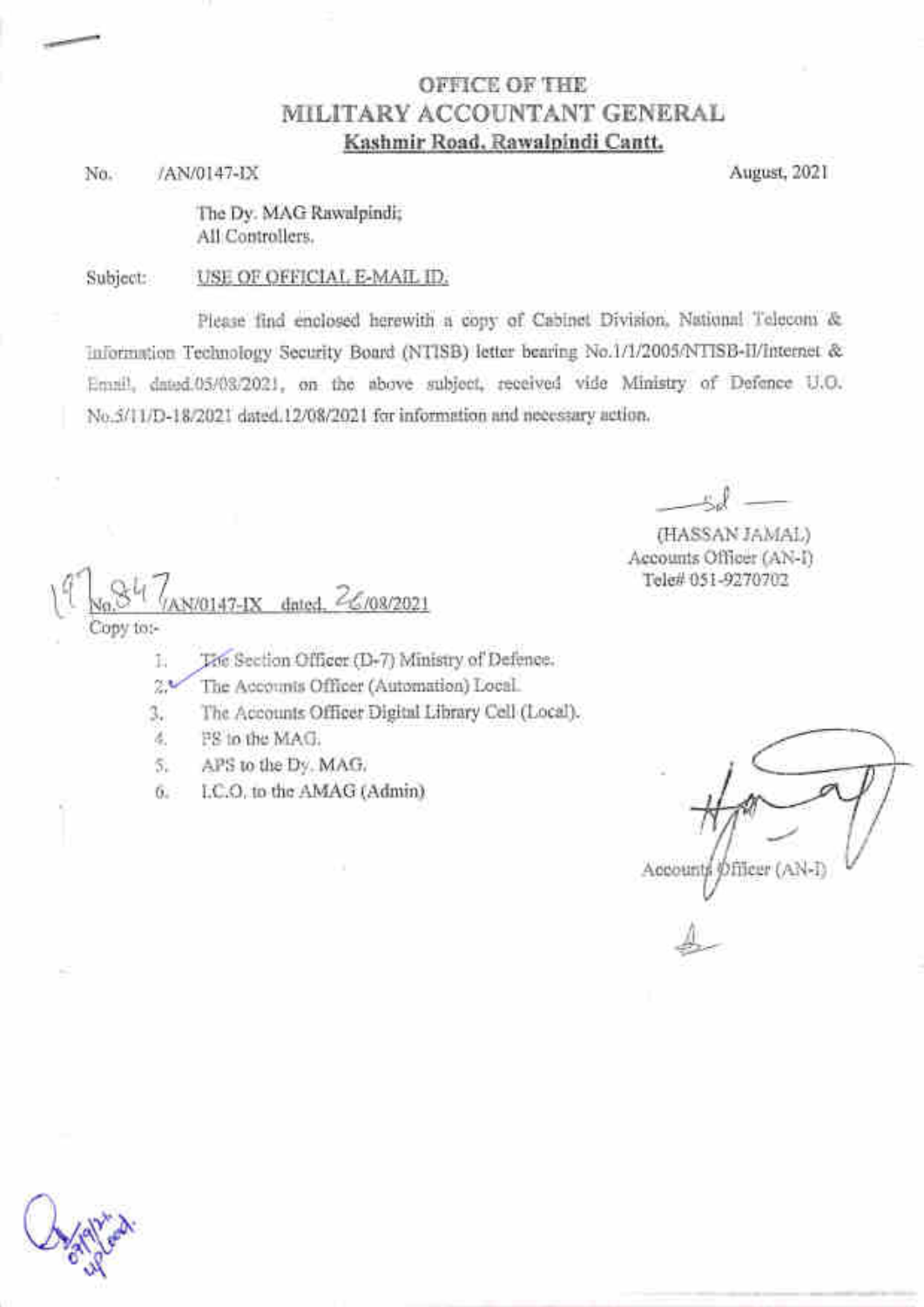

## Subject: - USE OF OFFICIAL E-MAIL ID

May.5

Kindly find enclosed copy of Cabinet Division, National Telecorn & Information Technology Security Board (NTISB) letter bearing No. 1/1/2005/NTISB-II/Internet & Email dated 5<sup>th</sup> August, 2021, on the above cited subject for information and necessary action.

(DEFENCE DIVISION)

(Han Section Officer Dte Gen, ISI, Islamabad

MAG, Pakistan Military Accounts Deptt, Rwo. Surveyor General, Survey of Pakistan, Rwp. DG, Military Lands & Cantonments, Rwp. DG, Pakistan Armed Services Board, Rwp. DG, Pakistan Maritime Security Agency, Karachi DG, FGEIs (C/G) Directorate, Rawalpindi,

Director (Admin) JSHQ, Chaklala, Rwp SD Dte (SD-1), GHQ, Rawalpindl Director (Admin) AHQ, Islamabad Director (Admin), NHQ, Islamabad,

# Min of Def U.O. No. 5/11/D-18/2021 dated 12th Aug, 2021

Copy for information to: -

 $Snr.$  JS-V  $JS-I$  $3S-III$  $3S-IV$ **JS-VII** DS (Army-C) **DCM** Section (IT/P&D) APS to JS-III

Copy for information w.r.t their letter quoted above to: -

Cabinet Division, National Telecorn & Information Technology Security Board, Maj. Imran Nazir, Assistant Secretary (NTISB), Islamabad.